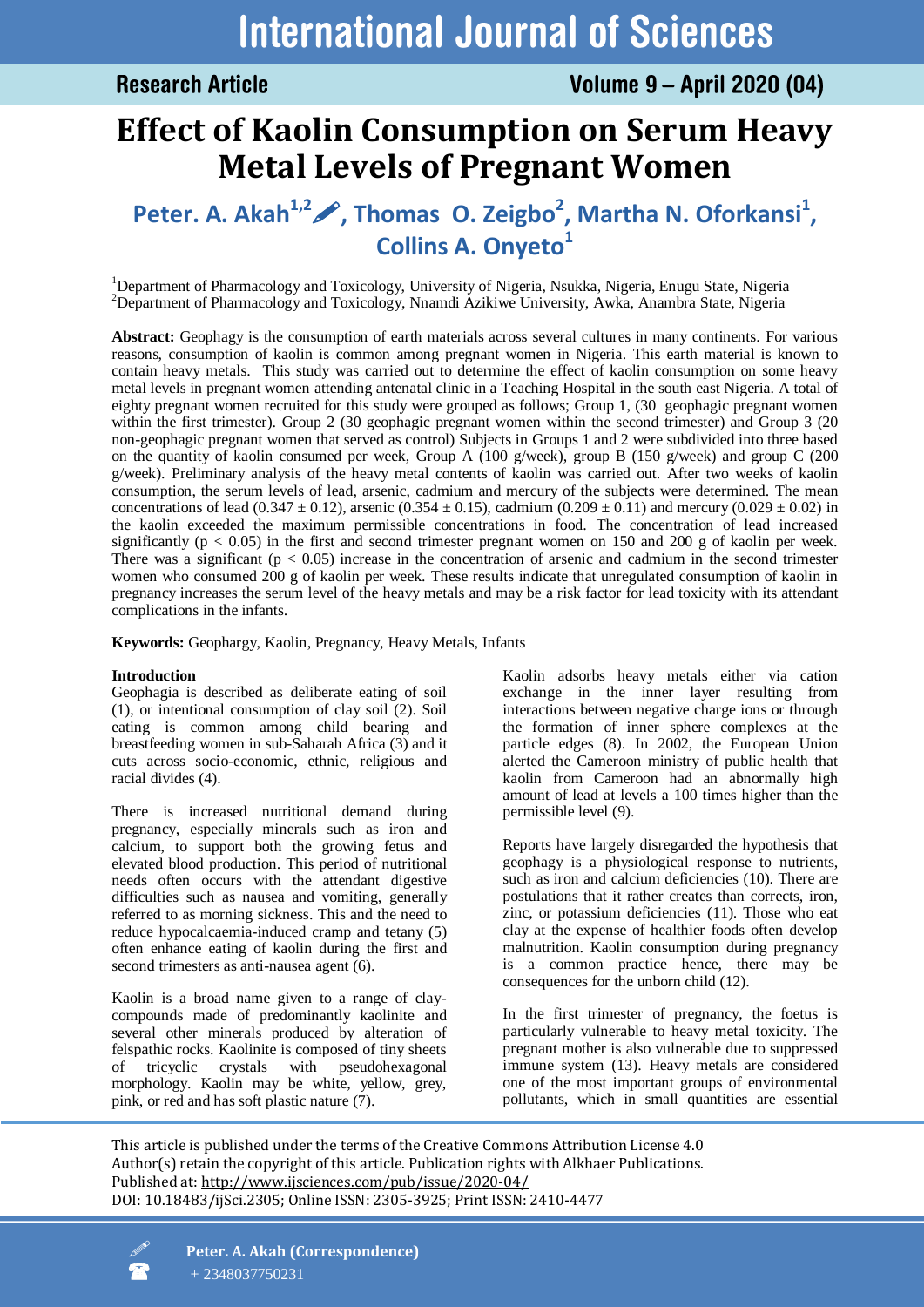nutrients for protecting health, but in greater quantity they can be toxic and dangerous (14). Heavy metals such as copper, arsenic, cadmium, lead and mercury have adverse effects on pregnancy. These metals are not filtered by placenta hence; they are carried from mother to child and are directly deposited in growing foetal tissue. This study evaluated the level of some heavy metals in the blood of pregnant women that consumed kaolin.

Nutrition during pregnancy is increasingly demanding,. In hot and humid environment, kaolin develops negative charges between its layers and attracts positive charges (such as heavy metals) resulting in contamination (15). The use of kaolin to reduce metal bioavailability and resulting toxicity in underground water and sub soils has been successful for remediation of heavy metals polluted environment (16)

This phenomenon of nutrient deficiency is exacerbated when clays with high cation-exchange capacities are ingested. Complications from geophagia include hypokalemia, hypogonadism, and iron deficiency (17).

Exposure to these toxic substances can be gotten from prolonged consumption of contaminated kaolin. These metals cause various degrees of damage in pregnancy (14).

Arsenic affects pregnant women who are at an increased risk for gestational diabetes. Chronic arsenic exposure through drinking water can increase fetal morbidity and mortality. Exposure to lead during pregnancy can cause miscarriage or premature birth with low birth-weight, and is often associated with brain developmental defects and mental retardation (18). Infants and fetuses exposed to lead can develop behavioral and learning disabilities. Mercury is transferred from the mother to the fetus via the placenta and to the infant through the breastfeeding. In the United States, it is estimated that one in ten fetuses are born annually with increased risk of neurological disorders due to mercury exposure during pregnancy. The mercury toxicity can damage the fetal developing nervous system causing learning difficulties and can affect the reproductive system, involving in problems such as infertility, miscarriage and premature birth (19). Various heavy metals such as lead, mercury and cadmium are known to alter the delicate balance of mother - fetus, potentially causing long - term damage in newborns. The thickness of placental layers is one of the major determining factors which affect the ability and interactive substance transport from the mother to the fetus (20).

#### **Materials and Methods Research design**

This is a cross-sectional study involving eighty (80) pregnant women recruited from the antenatal clinic of Chukwuemeka Odimegwu Ojukwu University Teaching Hospital (COOUTH), Awka, Anambra State, Nigeria. They were pregnant women within first and second trimester of pregranacy. The kaolin samples were obtained from the main market in Awka metropolis.

Ethical approval for the study was obtained from the Ethical Committee of the COOUTH (COOUTH/CMAC/ETH.C/VOL.1/01Q4 Date: 15/10/2018) before the commencement of the study, and written informed consent was obtained from each of the participants.

# **Methods**

The subjects were divided into three main groups as follows: Groups 1 (30 geophagic pregnant women within the first trimester), Group 2 (30 geophagic pregnant women within the second trimester) and Group 3 (20 non-geophagic pregnant women that served as control). Groups 1 and 2 were subdivided into three  $(A-C)$  each  $(n=10)$  according to the quantity of kaolin consumed. The groups were treated as follows: Group A (14.3 g of kaolin/day), Group B (21.4 g of kaolin/day) and Group C (28.6 g of kaolin/day), equivalent to 100, 150 and 200 g of kaolin/week respectively

### **Preparation of kaolin for heavy metal analysis**

Dried kaolin (5 g) was placed into a digestion flask and 20 ml of acid mixture  $(650 \text{ ml cone HNO}_3, 80 \text{ ml}$ perchloric acid and 20 ml conc  $H_2SO_4$ ) was added. The flask was then, heated until a clear digest was obtained. The digest was diluted with distilled water to 100 ml mark. Metals were measured using Atomic Absorption Spectroscopy (FS240AA, Agilent Technologies, South San Francisco, USA) (21)

#### **Blood samples collection and preparation**

Blood samples were collected from the subjects via venipuncture and dispensed into plain test tubes. The samples were allowed to clot, suspended and then centrifuged at 2500 g for 10 minutes. The serum was separated from the cells and was kept in the freezer till they were ready for analysis

#### **Determination of heavy metals in kaolin**

The heavy metals lead, mercury, cadmium and arsenic in kaolin were analyzed using Agilent FS240AA Atomic Absorption Spectrophometer according to the method of APHA (22). Stock solution containing 1000 parts per million (ppm) was prepared for each element. The reference solutions were prepared by diluting the stock solutions with water containing 1.5 ml concentrated nitric acid/litre. Calibration curve for each metal was prepared by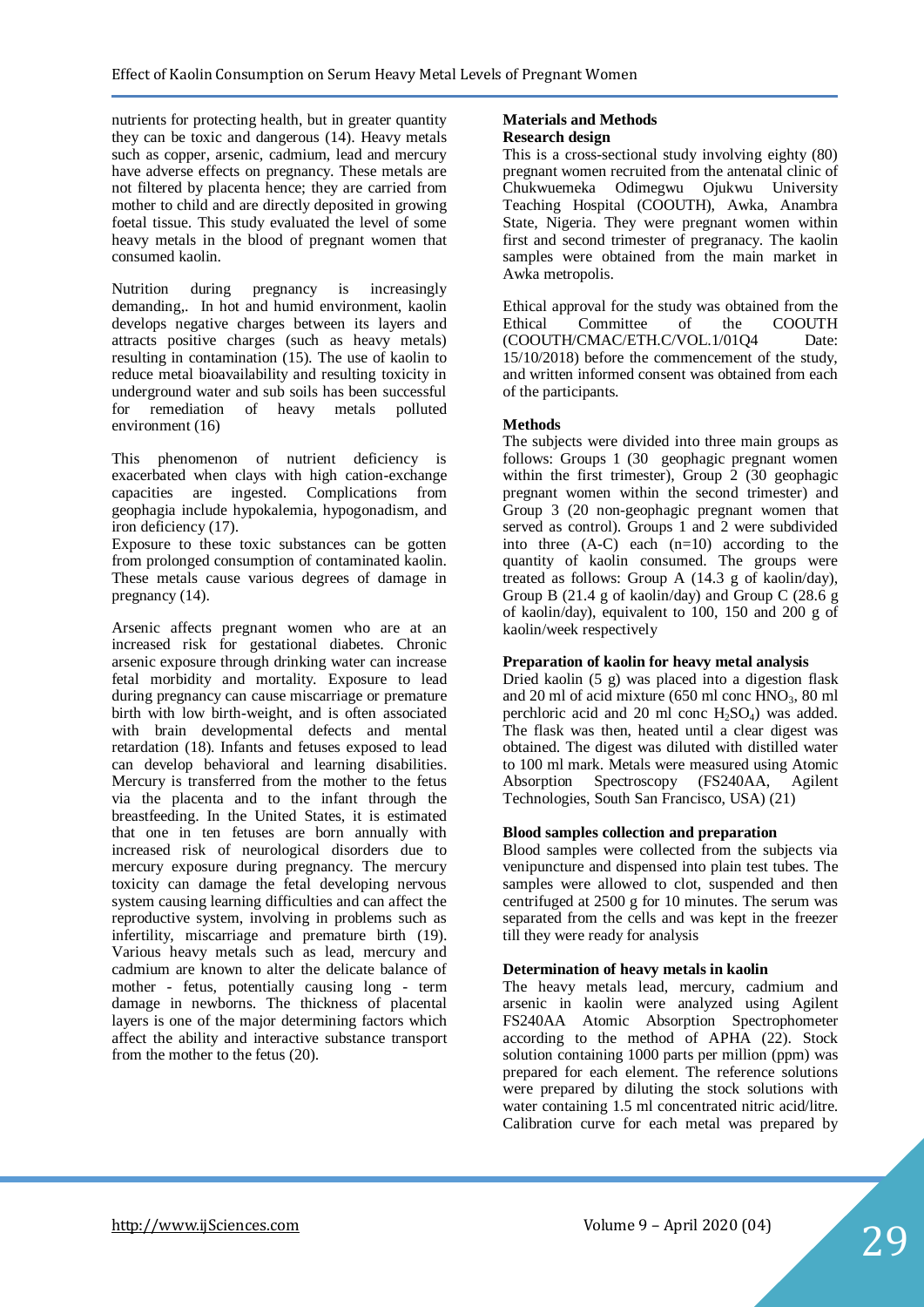plotting the absorbance of standards versus their concentrations.

#### **Serum digestion and analysis for heavy metal**

With a micropipette, 1 ml of serum was measured into a tube to which 1 ml of nitric acid was added. The mixture was properly mixed and boiled at  $100^{\circ}$ C for 30 min and after which distilled water was added up to 10 ml mark. The concentration of heavy metals was measured using FS240AA Agilent Atomic Absorption Spectrophometer (21).

#### **Statistical analysis**

The results were expressed as the mean  $\pm$  standard deviation (SD). Data were analysed using SPSS and excel. The mean comparison was performed between group using the one way ANOVA at 95 % confidence level.

#### **Results**

#### **Concentration of heavy metals in the kaolin samples.**

The analysis of the kaolin samples revealed the concentration of the heavy metals as follows: Lead--  $0.347 \pm 0.12$  mg/kg, Arsenic--0.354  $\pm$  0.15 mg/kg, Cadmium--  $0.209 \pm 0.11$  mg/kg and Mercury--0.029 ± 0.02 mg/kg. The concentration of Lead (Pb), Arsenic (As) and Cadmium (Cd) were significantly  $(p < 0.05)$  higher than the maximum permissible concentration of the metals (Tables 1).

| <b>Heavy metals</b>                    | Mean conc. of heavy in kaolin<br>(mg/kg) | Max permissible conc in food (mg/kg) |
|----------------------------------------|------------------------------------------|--------------------------------------|
| Lead                                   | $0.347^* \pm 0.12$                       | 0.2                                  |
| Mercury                                | $0.029^* \pm 0.02$                       | 0.3                                  |
| Arsenic                                | $0.354^{\degree} \pm 0.15$               | 0.2                                  |
| Cadmium<br>$\sim$ $\sim$ $\sim$ $\sim$ | $0.207^* \pm 0.11$                       | 0.1                                  |

 $P < 0.05$ 

#### **Effect of kaolin consumption on serum heavy metals in 1st trimester pregnant women**

The heavy metals concentrations were elevated in almost all the groups. The serum concentrations of lead in Groups B and C were significantly  $(p < 0.05)$ elevated while the concentrations of arsenic, cadmium and mercury were not significantly  $(p >$ 0.05) different in all the groups when compared to the control group (Figure 1).



**Figure 1.**The effect of kaolin consumption on serum heavy metals in  $1<sup>st</sup>$  trimester pregnant women. \* P < 0.05. Pb-lead, As- arsenic, Cd- cadmium, Hgmercury. Group  $A - 100$  g of kaolin/week, Group B-

150 g of kaolin/week and Group C- 200 g of kaolin/week

#### **Effect of kaolin consumption on serum heavy metals in 2nd trimester pregnant women**

The concentrations of heavy metals in kaolin consuming pregnant women are presented in figure 2. In the geophagic  $2<sup>nd</sup>$  trimester pregnant women, serum levels of the heavy metals were elevated in almost all the groups. The concentrations of Lead in groups B and C were significantly  $(p < 0.05)$ increased when compared with the control (Figure 2). The concentrations of Arsenic and Cadmium were significantly ( $p < 0.05$ ) raised in group C while the concentration of Mercury was not significantly ( $p$  > 0.05) different in all the groups.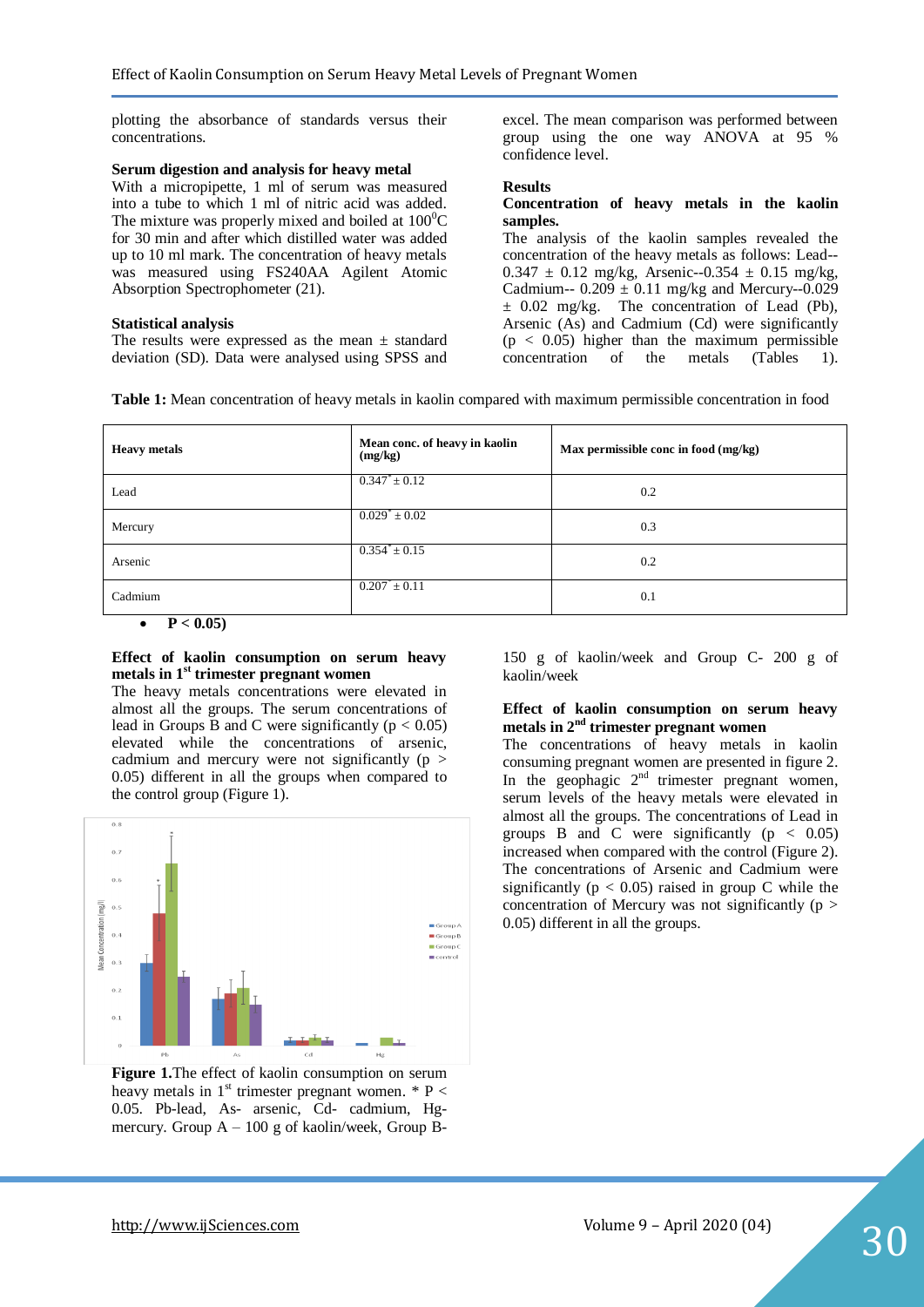

**Figure 2**. The effect of kaolin consumption on serum heavy metals in  $2<sup>nd</sup>$  trimester pregnant women. \* p < 0.05. Pb-lead, As- arsenic, Cd- cadmium, Hgmercury. Group A - 100 g of kaolin/week, Group B-150 g of kaolin/week and Group C- 200 g of kaolin/week

#### **Discussion**

The result of this study revealed that the mean concentration of Lead, Arsenic and Cadmium in kaolin consumed by pregnant women in Anambra State Nigeria exceeded the maximum permissible concentration in food. This is in agreement with previous finding (9). An abnormally high level of lead and cadmium had also been reported in kaolin from other towns in Anambra State (23). Obviously, kaolin consumed by pregnant mothers in this study is contaminated by heavy metals, and this exposes both the mother and foetus to high risk of heavy metal toxicity with the attendant health consequences especially to the developing brain (24). . Previous results had revealed that kaolin in the local markets were not only contaminated with lead but also with cadmium and arsenic (23, 25).

The significant increase in serum lead concentration in both  $1<sup>st</sup>$  and  $2<sup>nd</sup>$  trimester pregnancy of geophagic women is in tandem with the preclinical report of Bonglaisin, (26). Lead in kaolin is bioavailable and chronic kaolin consumers like pregnant mothers are therefore at higher risk of lead toxicity The adverse effects of lead in children have been well documented (27). Reproductive effects, such as spontaneous abortions in women have been associated with high lead exposure (28). Acute exposure to lead induces brain damage, kidney damage, and gastrointestinal diseases, while chronic exposure may cause adverse effects on the blood,

central nervous system, blood pressure, kidneys, and vitamin D metabolism (29, 30).

Maternal arsenic exposure in early pregnancy has been associated with low birth weight and children with arsenic concentration in their urine even below limit of 50 μg/ml suffered impaired cognitive function (31). Some studies have however, indicated that the toxicity of arsenic depends on the exposure dose, frequency and duration, the biological species, age, and gender, as well as on individual susceptibilities, genetic and nutritional factors (32). The. Arsenic is a protoplastic poison since it affects primarily the sulphydryl group of cells causing malfunctioning of cell respiration, cell enzymes and mitosis (33).

Cadmium is a highly toxic nonessential heavy metal that is well recognized for its adverse influence on the enzymatic systems of cells, oxidative stress and for inducing nutritional deficiency (34). Cadmium has the capability to bind with cystein, glutamate, histidine and aspartate ligands and can lead to the deficiency of iron (35). Cadmium and zinc have the same oxidation states and hence cadmium can replace zinc present in metallothionein, thereby inhibiting it from acting as a free radical scavenger within the cell. Increased concentration of cadmium has been found in the placenta of women who have given birth to children with low birth weight, neural damage and Down's syndrome. Children who are exposed to large concentrations of cadmium in their environment often have learning disabilities (36).

#### **Conclusion**

Most of the kaolin sold in our local markets contains significant amount of lead, arsenic and cadmium, which are considered toxic especially to pregnant women. Kaolin consumption in pregnancy could be a risk factor for heavy metal toxicity and should be discouraged. The clinical outcome of kaolin consumption on pregnant women and their fetuses should be strictly monitored.

#### **References**

- 1. Geissler, P.W., Shulman, C.E., Prince, R.J., Mutemi, W. and Mnazi, C. (1998).Geophagy, iron status and anaemia among pregnant women on the coast of Kenya. Transaction of the Royal Society of Tropical Medicine and Hygiene 92, 549–553.
- 2. Shinondo, C. and Mwinkuma, G. (2009).Geophagy as a risk factor for helminth infections in pregnant women in Lusaka, Zambia. Medical Journal of Zambia l (35) 48-52.
- 3. Kutalek, R., Wewalka, G., Gundacker C., Auer H., Wilson, J, Haluza, D., Hululescu, S., Hillier, S., Sager, M. and Prinz, A. (2010).Geophagy and potential health implications: geohelminths, microbes and heavy metals*.*  Transactions of the Royal Society of Tropical Medicine and Hygiene 104, 787-795.
- 4. Ekosse, G. E., and Ngole, V.M. (2012).Mineralogy,geochemistry and provenance of